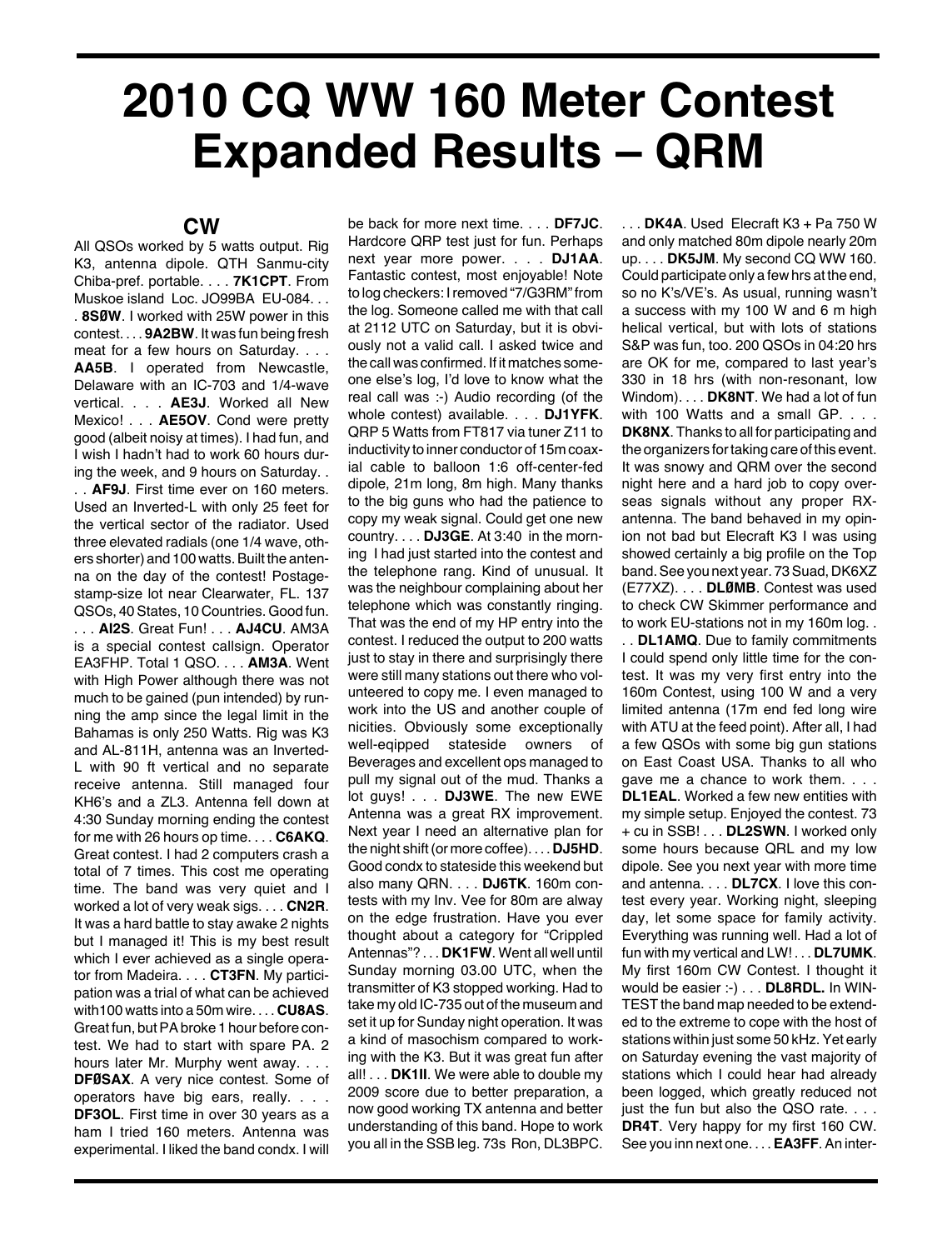esting contest but could only be active a couple of hours on Friday night, the weather prevented me from mounting a new antenna for 160m, and could operate with only 80W tuning the 80m antenna. I heard very good signs and some NA and JA, hope also conditions remain so in the SSB Contest. See you soon. . . . **EC1KR**. TNX for FB contest. . . . **ER2RM**. What a pity! Heavy snow in the contest place area. . . . **EU1AZ**. Not very easy to make QSOs on this band with less than 5W and inverted L about 41 meter long at 10m asl. I am very happy to participate in this contest during the French REF contest also. Hope to participate next year!!! 73's de F8CED/QRP. . . . **F8CED**. Didn't entered this contest. Just testing new vertical before REF CW. And giving points to Patrick! ;-) . . . **F8DZY**. Enjoyed the high activity, and a little bit of DX. . . . **GØMTN**. Activity and propagation were down from 2009, which was an exceptional year. Nevertheless some good runs into the West Coast. Don't know how I could have missed MS and KY, but there it is! Hand logged with paper and pencil, no frequency info. . . . **G3LET**. Just entered for fun for the first time as and when time allowed. Nice to hear so many familiar calls. Was difficult to get past the QRO people in Europe. Had some fun that was the main thing. Good to have SD for logging. . . . **G3LIK**. Operated for just over 26 hours. As always, Top band can be relied on to provide a mixture of frustration (stations that can't hear me) and surprises (stations that can hear me!). Working anyone at all on the West Coast is always a pleasant surprise. Surely this can't be Top band? Oh yes, it is! . . . **G3TXF**. Just giving away a few points to the serious contesters. . . . **G3VQO**. Lots of good DX, good condx! Only part time again I'm afraid. . . . **G3VYI**. As usual very hard going on QRP with my poor antennas. But a fairly enjoyable contest nevertheless. .

. . **G3YMC**. First timer! All QSOs S&P. Mainly early evening hours. . . . **G4ASR**. Unfortunately I missed the DX openings, only 3 QSOs with USA. A great deal of activity in EU made the band very crowded. . . . **G4BUO**. With a short low antenna (30m inverted V doublet at 10m) I wasn't expecting to work many on this band so I was delighted with the result. .

. . **G4FKA**. Just 3 hours or so playing from new QTH. Temporary low dipole @ 11m twisted around the trees meant that I had to reduce power at low end of band to avoid arcing where wire was touching the trees! K2/100 + PA, 400W. Inv-V dipole, top @ 11m, ends at 2m! . . . **G4PIQ**. Thank you for another enjoyable event. . . . **G5D**. I was very pleased to work so many new EU stations with my QRP and short, convoluted shape wire antenna. Three new band-mode DXCC worked! . . . **G6CSY**. First time effort with limited operating time. Used the gardens of two neighbours to get aerial up! Mainly S&P with barefoot rig but Idaho and A7 were my particular highlight contacts. . . . **GM4CXM**. Finally got a short inv. L up at 45 ft. base matched and tiny ground plane. This resulted in mainly EU but I did manage my first contacts into Asia, North Africa and the northeast USA. I found conditions good but then I would with a real Top band aerial! . . . **GM4UBJ**. Band conditions good to most areas except Asia. Very heavy QRM levels. Most activity I have ever experienced. Usual big headed proviso as to my limitations, will be 80 this week! Hope to be 81 someday! . . . **GW3JXN**. Went to sleep second night for four hours. At the very peak of USA propagation. That wasnt a good thing to do! . . . **GW3YDX**. Just a token few contacts. . . . **GW4BLE**. I operated only a short period for my antenna is not really for the band. Rig: TS-530SP running 20-60 W into an end-fed 21 mtrs long wire. . . . **HA2MN**. Only 6 hours contesting, just for fun. . . . **HA3NU**. Big activity, nice contest, thanks for all QSOs! . . . **HA8BE**. Good contest. Not a lot of activity. QSOs came in waves. Worked most I heard. . . . **HSØZEE**. First time on 160 meters. I used inverted L antenna and (low) power from 12V battery. . . . **HS8JYX**. Just few hours from downtown Milan without a real antenna. Snow, ice, and cold weather prevented me to operate from my countryside QTH. . . . **I2WIJ**. GD contest, but snow at my QTH and many problems with antenna. . . . **I4JEE**. First experience with a Multi/Single here. A great chance for an open house with my since ever friends. Started contest with a single K9AY loop and finished with 3 Beverages and a rotative diamond loop. When one operated, the others were in the woods to put wires, hi. . . . **IKØHBN**. IT9GSF's QTH, 21 mts high Inv L, 3x Beverages. . . . **IT9ESW**. Only spare time operation. Very essential working condition. Yaesu FT-950 barefoot on a 10m ca. vertical antenna through a "marine" autotuner. Lot of fun and some new ones on Top band! . . . **IW5EIJ**. Thanks to all stations who pulled my out signal. See you in the next contest! . . . **JAØZRY**. I'm a newcomer on 160M band and this is my first participation. I couldn't work as many stations as high band contest, but I enjoyed the contest very much. . . .

**JA6DIJ**. Tnx for the nice contest. . . . **JA7MJ.** I participated to a single-op low power. I was using my antenna only 4m long Micro Vert antenna on my condominium's balcony and using K3 bearfoot! The conditions were better than the last years, but QRM decreased compared with last year this year. I wkd 1 day 160m WAC last year. But the condition JA between EU was very poor this year. The condition between JA and U.S.A. was very good this year. QSOs with 90 stations last year but 130 QSOs this year. K3 tranceiver is the best for 160m band. . . . **JE1SPY**. band condex for USA,esp W5/Texas was fine. . . . **JE1TSD.** Great Contest. . . . **JH4UYB**. I enjoyed the contest. . . . **JH8DBJ**. I enjoyed the contest. . . . **JO3RCK**. Good DX conditions to EU sure helped the score. Much fun as always. Thanks CQ! . . . **KØPK**. Great contest. Worked lots of DX. . . . **KØRF**. So the dinner party is Saturday night...right. . . . **KØSRL**. Just a few minutes for a shortrun.

. . . **KØUK**. Conditions down a bit from 2009, but lots of activity, and lots of fun! . . . **K1DG**. 100% "S&P." Decent conditions at times. . . . **K1LPS**. Conditions were not bad but worse than 2009. Also the QRN Saturday night was quite annoying. The end result was many more contacts for about the same number of QSO points, and just 3 more multipliers. . . . **K1LT**. 160 inverted V from the tallest tree I could reach via slingshot and the K3 at 100 watts, I did the best I could. I'm not very experienced at holding a frequency or calling CQ for long stretches of time. I get scared when I make mistakes. I HAVE to work on a 4-square :). Thanks to everyone who hangs in there when I mess up. All I can say is that it's getting a lot easier and I have more and more fun. Lots of trouble calling DX stations this time around. I could hear lots of them but I had to give up on most of them. They just couldn't hear me and me trying to get them was just causing interference so I backed off. 73/88 Ann. . . . **K1QO**. We got on for the last half hour of the contest. WOW what a pileup. . . . **K3OOO**. Portable op from Bryce, VA. Nice condx and good activity! . . . **K3PG**. More radials but still a pop gun here! . . . **K3TC**. The contest was still fun with 5 watts QRP even though band conditions were not as spectacular as last year. . . . **K3TW**.Submitting at 2201 so I don't forget this year. . . . **K3WW**. All using a simple 25 ft. vertical antenna! . . . **K4EOR**. Lost the antenna Saturday evening. Still working on the problem. The contest was boring. . . . **K4FJ**. Great fun, as always. Condx to EU were poor here.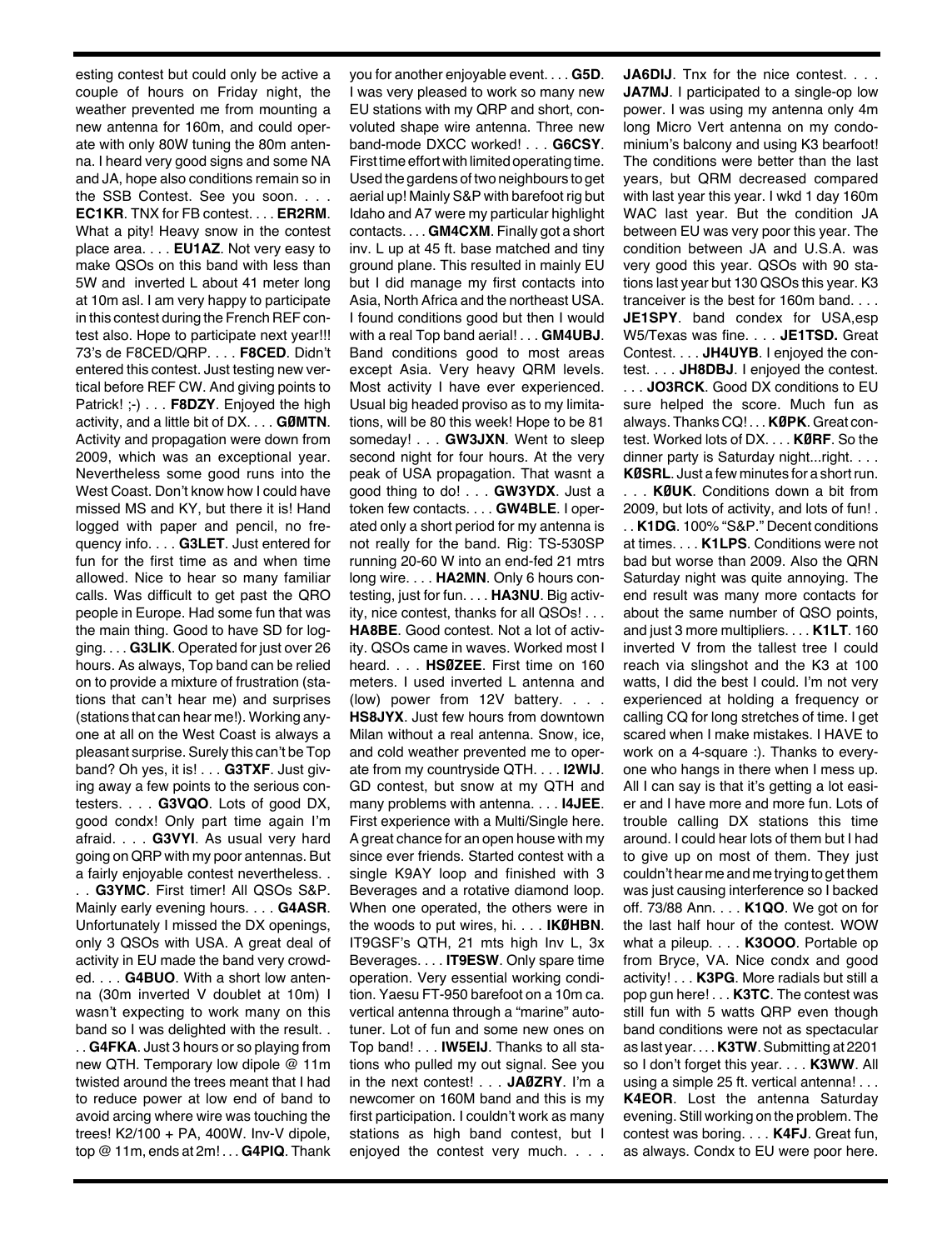Had to call many times to get through. Some HUGE NA signals these days! . . . **K4UEE**. Major snow storm during weekend. Conditions fair . . . **K4UK**. 15 hours operating time. Band in great shape. 72 unique JA stations and I did not get to stay for sunrise on Sunday! Thanks to all, 73. . . . **K5BG**. Flu + line noise = weak effort. **K5RX.** All S&P 600W max. Tremendous Condx! . . . **K5SM**. Wow, great Europe opening on Saturday night! Local electronic pollution limits my operating time. . . . **K5ZD**. Great condix, fun contest. Worked 2 new ones. . . . **K6GEP**. This was my 3rd contest and my first time operating on 160m. I learned how to tune my 80m Windom antenna for this band, how to use the notch filter and more. . . . **K6MEE**. Great time and conditions. Had family duties Saturday night so missed some good hours there. Snow static also 2nd night. . . . **K7ABV**. Great conditions; little noise; most everyone came back after only one call from me; that's new!!! IC-756pro III, a 144 ft. sloper into an Icom AH-4 tuner, and a great new HamGadgets MasterKeyer MK-1 used for the first time.

. . . **K7AWB**. Lot of EU coming through, but weak. . . . **K7CS**. Fantastic and amazing conditions. Could hear many stations that were not hearing me. Probably because had 1000 foot Beverages in 6 directions, but only a top-loaded vertical for transmitting with an ACOM 2000A amp and the FT-1000D. Hope to have better transmitting antenna next year. Didn't enter last year and wasn't aware of rule change regarding zones from DX, so had to manually edit everything. Hope this didn't create errors. . . . **K7NJ**. 30 ft vertical with a few ground radials from my new getaway place in the open desert of northern Utah. . . . **K7R**J. Just trying out a Heathkit SS-9000 to see how it fares in a CW contest. Not bad for a boat anchor. .

. . **K8AC**. Conditions on second night were very bad here. Had a decent European opening on Friday eve but not Saturday. Snow static in the area as well as no real propagation here prevented more European contacts. Multipath on Friday was so bad that the echos were making copy difficult. Great participation as there were wall to wall stations the entire time. I would also like to thank the contest organizers for starting the contest in the middle of the afternoon here when the East Coast is dark. That is good for them eh? Also, ending the contest here in the middle of the afternoon while the East Coast is dark. I am happy for you boyz back east. . . . **K8FC**. Not to much time to operate, but fun just the same . . . **K8OT**. Pretty

good conditions for the contest, thank goodness! Used a TR-7 with enhanced audio and AGC action. . . . **K9JU**. My first time on 160 meters and my first contest on this band. Wow! What a blast. Put up a temp antenna Friday morning; it seemed to work well. . . . **K9JWV**. First contest with separate EWE RX antenna. It helped. . .

. **K9WWT**. First CQ 160 CW Contest. . . . **KB3MXM**. Our M/S effort became a single op event around 11:30PM Friday night when the heavy snow thinned our ranks. Had nice runs on Friday whenn noise level was acceptable, but Saturday was real work. Managed to drive the country count to 64, but the snow QRN and storm static crashes became too much around midnight on Saturday. The score was down from last year primarily due to fewer QSOs. However, I am pleased with the score for just 15 hours. Thanks to everyone who called us. . . . **KC4D**. Gave me a chance to test my very limited 160M antenna. . . . **KD3TB**. Thanks as always to John Evans, N3HBX, for letting me use his station again. I worked Friday and started the contest tired. It really caught up with me Sunday morning! . . . **KD4D**. I am generally not a CW op. Most CW I do is S&P in a few of the contests but this time I tried my hand at running a freq. NOT very easy. . . . **KD4POJ**. Great conditions. . . . **KI7N**. Enjoyed the contest, even with low power I was able to have a nice run. Friday better than Saturday. . . . **KN4Y**. Pretty good conditions here. Need to improve antenna for 160 and and RTTY. 100 watts, dipole antenna for 160 and inverted L. Just been looking for stations.

. . . **KP2DX.** Always enjoy this contest, yet seems there could be more DX that could be active in it or is it my QTH and low ant.?

. . . **KS7T**. First time working the contest. Was fun. . . . .**KU8T**. Conditions sounded really good here. Actually heard a few Europeans! (Not worked, of course). Still, beat my score from last year, with only one stint at 3:00 am. Usual kudos for the sharp ears that pulled my 5W through. . . . **KX7L**. Just my usual very modest effort. All S&P. Power line noise and precipitation noise during a major snow event made copy of weak signals difficult. . . . **KY4P**. Sorry, I had to stop. Comm problems. Next time for sure! . . . **KY9KYO**. Friday night was a lot better and less noisy than Saturday night. I enjoyed the contest with a very low wire antenna and look forward to next year. . . . **KZ5J**. Band very crowded. Enjoyed the contest very much. . . . **LA2AB**. Too crowded band and many people just click the packet spot and don't know what zero beat is! . . . **LA6FJA**. A

struggle with 100 watts and a dipole. First contest from Norway in many years. . . . LA7JO. Keep the DX frequency clear! . . . **LY3X**. The best contest! 73! . . . **LZ2ZG**. Not much spare time this weekend. Very pleased with the 40 metre vertical on the Helikite. . . . **M4T**. Hard work and good fun. . . . **MUØFAL**. Worked 46 lower states and Alaska. Missed KH6, MS, and LA but heard all of them. Worked AB, SK, BC, ON, and QC. Heard a few EU's. Only running 100 watts. . . . **NØAH**. Only time for a couple of sweeps through the band, but the stations were wall-to-wall and no more than 300 Hz apart in many instances, yet most were busy CQing and running stations, having a great time. It's a real testament to the advances made on Top band over the past few years in receiver and transmitter techology, antenna design, understanding of propagation, and operator skill. Taking advantage of a sunny, if cold, afternoon I restored my 105 ft. dipole to its full 30 ft. height and had a great time working coast-to-coast with low power, burning a number of clouds in the process. Great fun on Top band! . . . **NØAX**. I was using a poorly tuned dipole for an antenna and was pleasantly surprised at how well my signal got out during my brief time on the air! . . . **NØLZ**. I was about to shut down near the end of the contestwhen WØUD answered my CQ with a new multiplier. Kept me going for another hour! . . . **NØTT**. After the excellent conditions enjoyed for ARRL 160 in December and the band conditions for the weeks just prior to CQWW 160, I was optimistic that many scores above 1M points would be turned in again this year. Last year our score was 857,736, so we were optimistic we might be one of them. Thanks to Mother Nature, it was not to be. We were even 30% below last year. When I host a multi-op event I never open as a lead operator. I want to be available to respond to any out of the gate technical issues. Well, this year we had a couple. We were not 10 minutes into the event when an e-mail arrived from Ron, N4XD, informing me we had *terrible* key clicks. As I am one who typically comments (really complains) about others with key clicks I was not about to ignore Ron and keep going. *It must be fixed!* I did not suspect the K3, so what else had changed. The quick solution was to simply change the TX delay from 8ms to 12ms. Our assumption was that with the K3, QSK Master, andAL1500 in the configuration, the delay needed to be greater than the standard K3 8ms. A quick check listening with my other K3 and we were good to go. I sent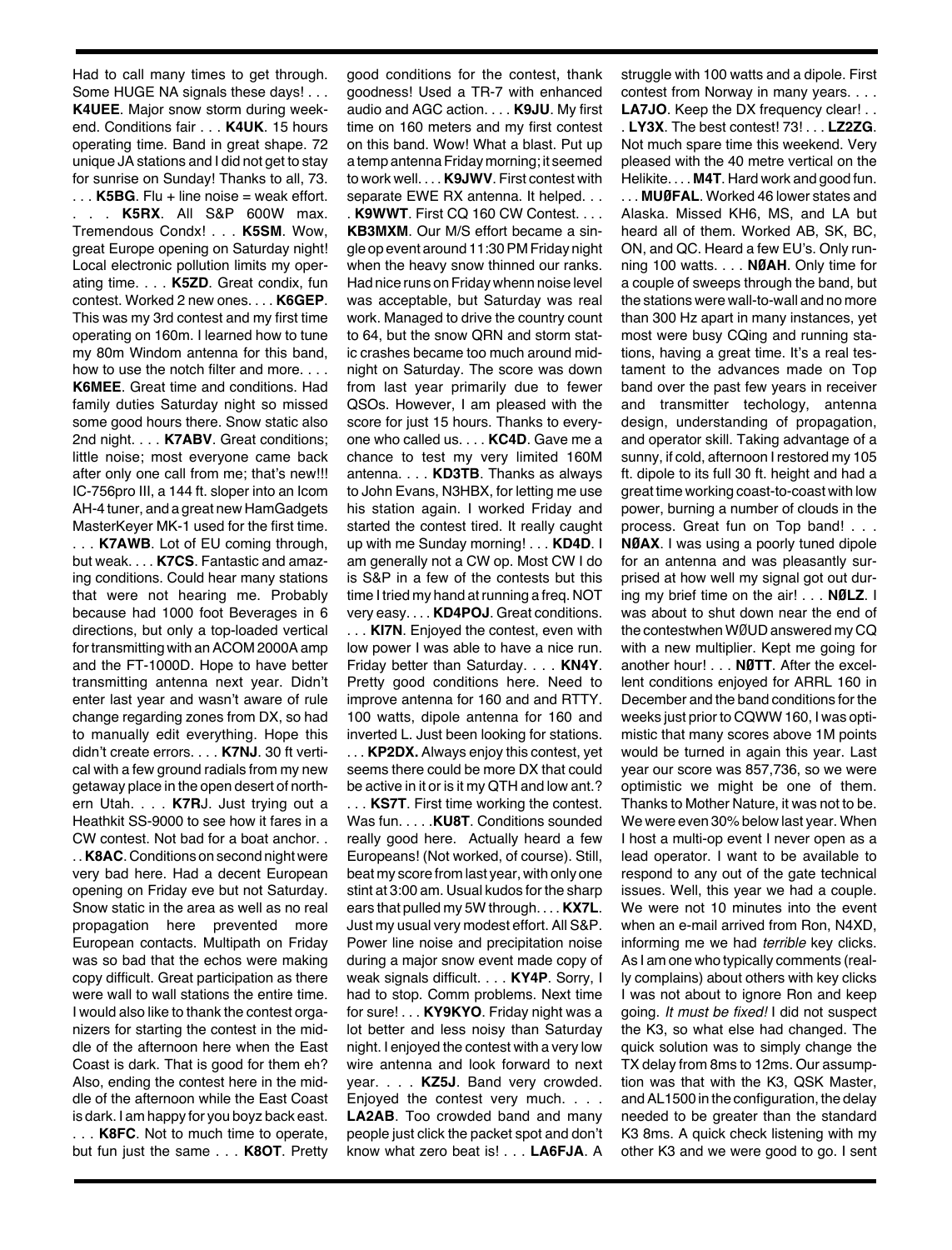Ron an e-mail that I thought it was fixed. He quickly replied . . . *Thanks*, all better! The next issue was what seemed to be excessive RF getting into the Beverage selection box. The LEDs for unselected Beverages were blinking in sync with the keying. I had also removed my ICE model 119D from the Beverage input coax. The only time they blinked was when the W or NW Beverage was selected. They are the closest Beverages to the XMIT antenna. A quick re-cabling to put the 119 back in the circuit and that was fixed. OK, what is next? Fortunately, there were no additional technical issues the rest of the weekend. Good thing, as we had more than enough snow storm related RX problems to deal with. Speaking of Mother Nature, North Carolina was definitely in her sites for the bad weather this weekend. If you had the opportunity to look at a Doppler radar map at any time, well, you would have seen the storm clearly focused on NC. On Friday night there were many US stations calling that we just could not pull out of the QRN. Then at about 05:00 UTC on Saturday the west and northwest Beverages became virtually useless with noise levels constant at S9 to +10. Fortunately that was when we were looking toward EU for their sunrise. That noise condition on the W/NW Beverages stayed bad until Sunday morning at about 01:00 UTC. At that time, when EU started calling, the QRN on all Beverages jumped up to between S6 & S7 with bursts well above S9. A quick check on the XMIT Vertical-T gave an Smeter reading over S9+30. The timing could not have been worse.By 09:00 UTC the QRN became reasonable and signals started to emerge, but EU was gone. We would like to thank everyone who called us, had the patience to hang with us and send the repeats until we were able to copy through the QRN, and as always, those who spotted us on the cluster. With every spot comes a much appreciated rate burst. Congratulations to the other M/S entries. All the scores are down some from last year, but the top of the chart callsigns remain the same. 73 and see you next time. . . . **N1LN**. Murphy lives in my shack. . . . **N2EIK**. Asssited operators continue to be punished by the contest rules. I like to operate assisted with low power, 100 watts, but I am lumped in with the 1500 watt guys. This makes it impossible to judge how I stack up with other low power crew. Despite that the contest was fun and crowded. Low noise levels too. I almost had WAS . . . missed ND, SD and KL7. I heard KL7 a few times but could not

break the pile. I never heard ND or SD. I think those poor people froze to death. Heck it's only 14F here on the tropical island of Long. Brrrr! I even managed to work a few new ones. Eventually I will get DXCC on 160, I hope. The four 1/4-wave radials at 8 feet will have to come down in March to do the gardening. The antenna is an ugly L but it works. Strongly consider creating a Low Power Assisted category! . . . **N2FF**. Most contacts I ever made in a 160M test with 22 ft. top loaded vertical! . . . **N2LK**. Didn't make a serious effort this year but was pleased to complete 160M DXCC during the contest. Conditions were good, but I'm not sure anything will beat last year's conditions! .

. . **N2WLG**. had my best EU run around Sunday 0600–0800Z, and was thankful for it. It was less of a "good time" this year, like 2009 :o). Still decent conditions overall, more noise here (snow/storm QRN) at times. . . . **N2WN**. More stations hearing me on 160M. N3CR in a CW contest? What's next? . . . **N3CR**. My usual goal of beating my last year's score was not realistic this year, simply because conditions last year were the best I had seen in 9 years doing CQ WW 160 CW (all same QTH), and my score reflected that: 33% above my previous best. But, I did the next best thing, getting my second-best claimed score in 10 years. I had good results the first night, with a score slightly higher than last year. But Saturday afternoon it started snowing here, continuing until well after dark. The first bad effect of the snow was that initial removal efforts postponed my operating start time until 23 Z vs the planned 20 or 21 Z. The second and much worse effect was terrible precipitation static well into the night, S7 to S9, worse to the east where the storm was. As in one past year, I found that my half-wavelength "baby Beverage" was very effective against the p-static, especially when pointed west. But, the noise was very bad for workingEU, even though propagation to EU was pretty good. The first night I got 36 EU QSOs and 23 EU countries; the second night, 6 EU QSOs and no new EU countries. It was an odd experience being barely able to copy EU stations through the p-static, but then have them come back to me after one call. Nearly always it's the other way:often I easily copyEU stations who can't hear me (or others calling them) due to high QRM and QRN in EU. Hearing OK west, I worked 17 more W/K stations than ever before in 10 years, and 9 VE provinces vs my previous best of 8 worked in 4 different years. It was also satisfying to work an LU, not a common experience for me on 160. I missed only SD among the contiguous 48 states and DC. The final bad effect of the snowstorm was that in finishing the snow removal Sunday, the garden tractor with snowplow blade sprang a terrible oil leak and spurted a pint of engine oil over my driveway. Dealing with that and slow blowing of wet snow from the 450-foot driveway consumed all of Sunday until well after 22 Z so that I was unable to operate at all on Sunday and pick up a final few QSOs. So, next year I'll hope for a zero K index like 2009, AND NO SNOW! . . . **N3UM**. QSB and noisy with weak fluttery signals, but workable. . . . **N4DXI**. Great contest. . . . **N4MJ**. Condx seemed down from last year. Still great fun. Biggest thrill was without a doubt catching A7/MØFGA for a new one on Top band #314. Thanks to CQ for putting on this great contest. . . . **N4PN**. DX came faster with KW this year. . . . **N4TZ/9**. Used my 30 ft. vertical with a tuner. I imagine my signal would have been about the same on a mobile whip, but I had a good time. I probably doubled. . . . **N6DW**. Pick up 14 new countries. . . . **N6QQ**. Just fooling around! Nice activity level. Good to hear CR2X on! Missed all of Europe but did catch CE1/K7CA and HC2SL. . . . **N6RV**. Missed most of first 2 hours due to start time change, so sunk right off the bat. Sigs from EU very hard to work 00–02Z due to EU to EU Q's. The only time EU was easy was early evening Saturday 2230–2400Z, with many worked S&P. . . . **N8II**. What a great opening Friday night. First time I ever had more countries than State/VE mults! . . . **N8PR**. Worked A7 after the contest for a new one .. . . **N8XA**. I really need to look at my calendar more frequently. Could only operate PT as my XYL and I had planned/scheduled to put up kitchen ceramic wall tiles this weekend! I did enjoy the 6 hours I was able to squeeze in in between applying thin set, cutting tiles, and mixing more thin set and then grout! From my antenna challenged point of view, 160 was on fire! EU all over the place!! With only 100 watts and an inverted L that is only 35 feet vertical, it was still a mostly futile challenge to break through the East Coast KW alley from the Midwest on basically a QRP station. (Location alone accounting for at least –20 dB!!) I did bag 3 new EU for my only 10 pointers, all at or just after EU sunrise Sunday morning. Always a fun time, and about 20 dB more fun this year! . . . **N9TF**. Only had a couple hours, but thought I'd confirm how poor my antenna is and play a little bit. Thanks for the good ears out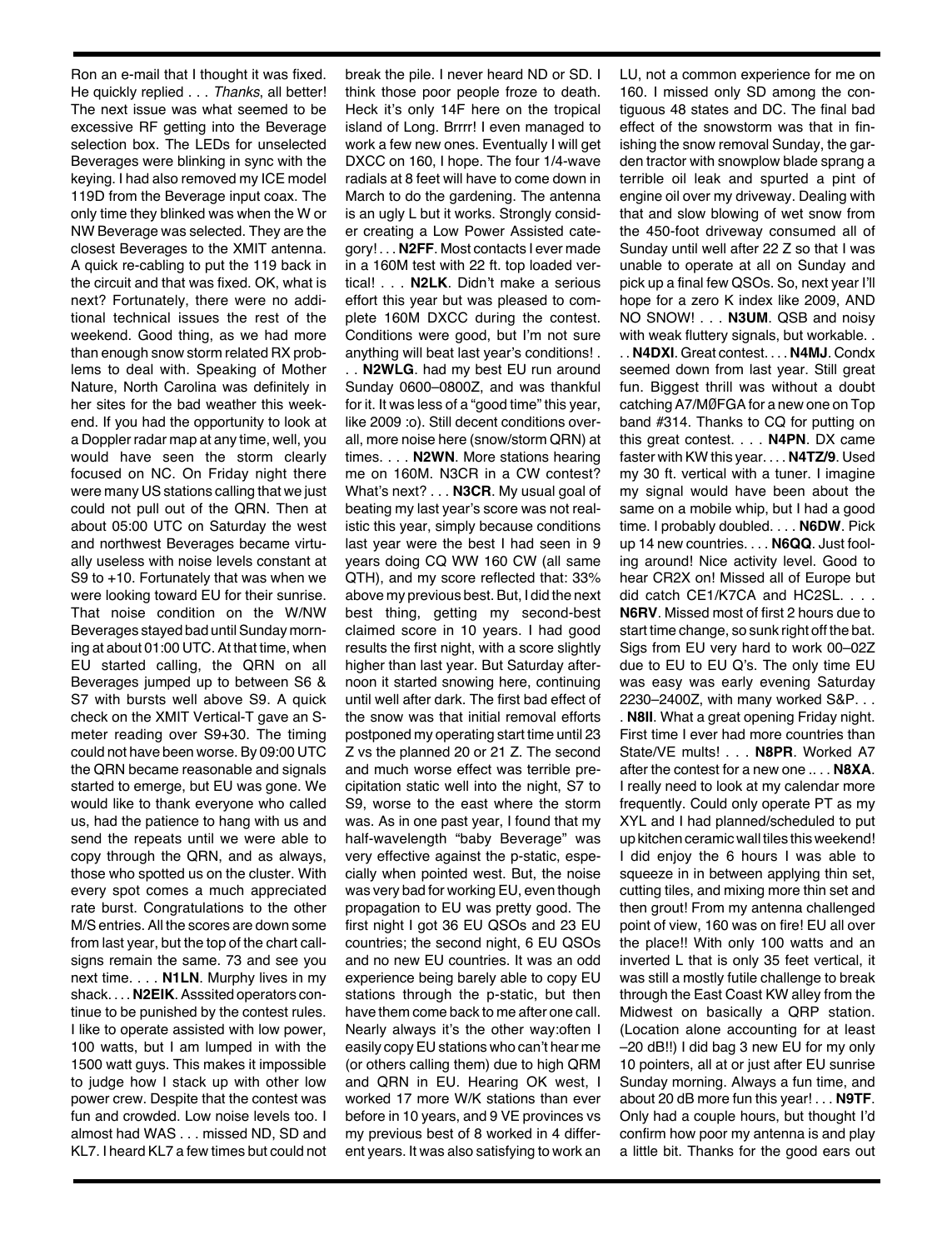there! . . . **NDØC**. Just getting to know 160 after almost 50 years of hamming. It's a fun band. Was really surprised to work Hawaii, Alaska, and Japan Sunday morning with my modest setup. 73 and tnanks for the QSOs. . . . **ND4V**. Limited effort with a sloper at 30 feet. Next year ... just wait 'til next year. . . . **ND8L**. PV power 12 volt battery for Yeasu 867D with coax feeding 160 metter loop antenna. Xmit QTH on shoreline near Kalapana Hawaii. Aloha & 73. . . . **NH6AH**. Great propagation and ops with good ears. . . . **NJ9Z**. This callsign might look good on a RTTY screen, but it doesn't work very well on CW! . . . **NM5NM**. Took a week to get back to a "normal" sleep schedule but what a cheap price to pay for all the fun. See you next year. . . . **NNØQ**. Always fun. Always a challenge at 5 watts. Heard many stations east of the Mississippi, but was able to get through to only two of them. No luck with KH6 or JA, either. . . . **NO2D**. Conditions looked great for the US, EU and the world. I have no 160 antenna but tuned the SWR on what I have. . . . **NP2L**. Thanks to NP2B and NP2C for their wonderful island hospitality and friendship! . . . **NP2X**. First time contesting on 160 meters. Getting an antenna to work properly was an issue in my smaller city type lot. . . . **NR7Q**. Two nights with snowstorms made it almost impossible to hear signals below S9. Sorry to all the stations,that we could not copy, hope to do better in 2011. . . . **OE2S**. A pleasure to operate the superstation with 3-elrotary beam, 4-square, and a dipole. TNX to Juha OH2NC for arranging the logistics. Bad propagation, especially to USA. . . . **OH8X**. Thanks for the nice contest. . . . **OK1KZ**. Contest QTH HHRR of OK2RZ. Last year I took part in this contest from my fixed QTH where I can use only inv. L 13m (vert.) + 25m ant. It is a huge difference. . . . **OK2BYW**. RIG: K3 + PA, ANT: 27m shunt fed vertical, K9AY loop, beverage. Cold WX, lot of snow and lack of time before the contest so antennas were not ready in time and not working as they should. One Beverage installed as late as FridayPM and finished in the dark. Having walked 2.5 km over the fields in 30 cm deep snow with wooden poles and heavy hammer made me feel a bit tired even before the contest started. After all it is called a radio sport, isn't it? :-) The vertical had SWR over 3.5 and it was changing due to movement of the wires in the wind. So an ATU in shack was used, retuned every 10 kHz or so. Too bad in S&P. I lost the first hour still solving the antenna issues. Computer hash prevented using the keyboard for keying, so used the paddle all the time. Lower part of the band in EU was a horrible mess with 200 Hz signal spacing and lots of clicks. Condx were good and I enjoyed this great contest. CU next time. . . . **OLØA**. TNX contest. . . . **OM3BA**. My first 160 activation ever, and worked 10 states with 100W. I'm happy! . . . **ON7RU**. Relatively poor WX condx influencing the band condx. Pleased to find lot of entrants. Heard 2 Mexican stns and got QSO with one of them, XE2WWW, for the famous difficult Zone 6. . . . **OQ3R**. Need to improve my typing skills. . . . **PAØCYW**. Too little time as preparation for son's wedding had priority but at least made some contacts on this nice and busy band. . . .**PAØMIR**. Nice condx first night, second night not as good. We are very pleased to have over 200 US in the log and 46 states. See you next year! . . . **PC5M**. Good condx, nice activity. . . . **PG3N**. Conditions from 12 degrees north latitude were not spectacular this year. While conditions to USA were good to above average, conditions to Europe were lackluster. We did not experience the usual daylight enhancement that makes Europe stations pop out of the morass of signals as the terminator passed over their QTH. We fell short of our hour-by-hour goals in terms of QSOs and total score. . . . **PJ2T**. Operation from Fernando de Noronha Island. First night really good. Second night much much worse. An RX Flag Antenna aimed north helped, especially for low angle signals. We enjoyed it. . . . **PQØF**. Thanks all for contest. . . . **RD3DS**. TNX to all. . . . **RF3C**. TNX for contest! 73! . . . **RN6AH**. TNX for the contest. . . . **RU9AC**. Good contest! See you in the next year! . . . **RV3LO**. TNX for contest. FT2000, Inverted-Vee. . . . **RWØBG**. Prop was poor, all QSOs were too hard. . . . **RW4AA/9**. Beautiful competition. See you next year! . . . **RX9CAZ**. TNXfor contest! 73! . . . **RZ6AW**. Nice with so many stations QRV. My antenna, 2x5m vertical dipole, was too bad. $TX = K2$  PWR = 5W. . . . **SM5CJW**. Just for the fun of it and bring some points to a few. Avoided computer transmitting by using my true sidesweeper. CWat its best. . . .**SM6FUD**. I use IC746 and Inv 160m antenna 15m above ground. Thanks to all for nice fun in the contest. Vy 73. . . . **SP7DCS**. Fb contest. . . . **SP9JZT**. Antenna experiments at the seashore were the main goal besides activating the IRA club station on Top Band. . . . **TF3IRA**. Very good just one QSO. . . . **TF3SG**. Chance to operate from magnificent station of TF4M. First night disturbed conditions to US. . . . **TF4X**. Cool

contest. . . . **UA4CCG**. TNX & 73 to all! . . . **UA4PN**. Great contest! . . . **UA9MA**. Good contest. TKS GL. . . . **UR3GO**. TNX for nice contest! . . . **US1IV**. Thanks for nice contest! . . . **UX3HA**. Tnx for contest! . . . **UX5TQ**. ICOM-756 PRO II, Kenwood TL-922 600 W out, 120 ft tower, 3 elevated radials 50 m 10 ft high for 160m. . . . **V31YN**. Some good winter fun (only –30C) from the cottage QTH! . . . **VA3CCO**. Always a ton of fun in the contest. . . . **VA3DX**. Great condx for QRP the first night. . . . **VA3RKM**. Cottage QTH on the Ottawa River. Minus 25C outside, but comfy in the cottage. Antennas folded inverted L with 3 elevated radials, plus a Beverage aimed NE. Elecraft K3 in Diversity mode, Ameritron AL80B with QSK mod. . . . **VE2OJ**. I enjoy operating at "off" hours in any 160-meter event just to see what sort of propagation the band really is capable of, and it's always surprising to see just how far & wide 160 is capable of propagating, even at high noon! Top band truly is a "24 hour event," beyond doubt! . . . V**E3CUI**. My first entry into this contest. Band was very busy, but didn't have trouble making QSOs, even though I was only running 5W, and using a simple wire antenna. I've only been partaking in contests about 6 months so far, need a bit more experience, but I think I'll be back. I did enjoy it. My attention span is about 3-4 hrs, must work on that. Thanks to all. . . . **VE3FUJ**. Used the Elecraft K3 with the TR4W logging software. This was my first CQ 160M contest. My small inverted vee/open wire line, fed as an unbalanced load. Elecraft K3,100 Watts, Inverted vee with tuned feeders, fed as an unbalanced load. . . . **VE3GFN**. Managed to get into the contest for just over 6 hours. I was using an Elecraft K2 at 5W to a Windom antenna up about 30 feet. Condx were better than I was expecting! . . . **VE3MO**. Fun time again. . . . **VE3PN**. Always good fun though I wasn't able to operate for many hours. Good to hear all the old timers. . . .**VE7CA**.Another good contest and some great signals, but very poor to USA this year. Thanks for the nice QSOs. I certainly need a better TX antenna. Hope to do better next year. . . . **VK3IO**. Again, it was a tough going, but it was fun. Thanks to all who managed to pick up my signal from the noise. . . . **VK6DXI**. What a contest!! Started like gangbusters with rates >100 hr until snow, 60 mph winds and ice messed up SWR on verticals. Sat PM off to the races. . . . **VY2/N3DXX**. Great contest. I learned quite a bit about operating technique. At the end of this contest called CQ instead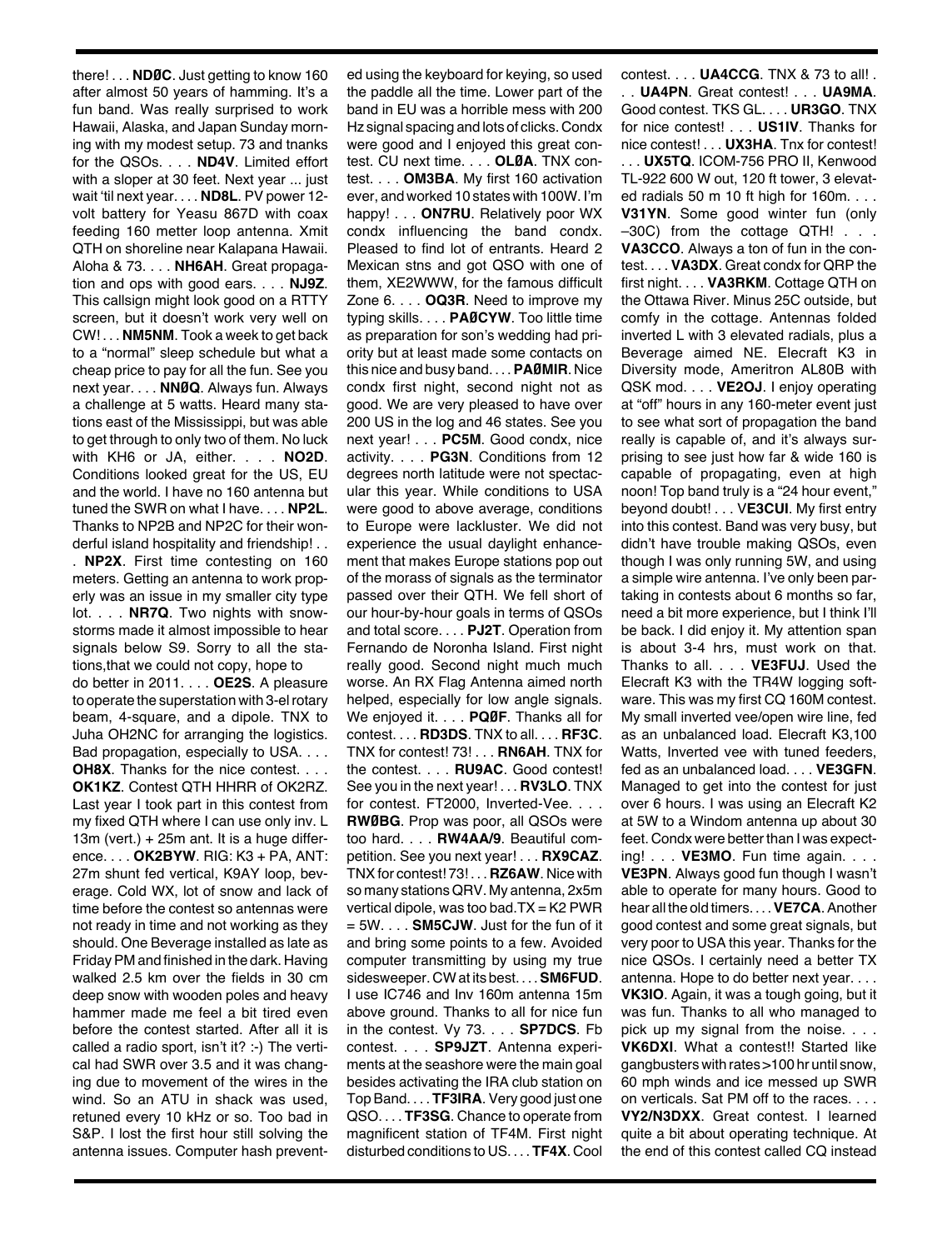of search and pounce for my last 10 contacts. My first time ever calling CQ in a CW contest! Thank you to the 10 souls who were patient with me at the end. . . . **WØBM**. I only worked the contest for two hours but the band was good and I had a lot of fun with my QRP K3, Hy-Tower vert, and separate receive doublet. . . . **WØCZ**. Very good DX condx on Friday followed by good condx on Sat. Wkd all states, many provinces, and 20 DXCC. Thanks for hearing my 100 watts! . . . **WØETT**. There are some good ears out there! . . . **WØNV**. My new inverted L worked great! Can't believe I worked so many countries! 160 Rules! Go CTR! . . . **W1AN**. Had fun using N1MM Logger and Winkey keyer. My first time computer logging. It is a whole new world. Started late because of laying last minute radials down in the bitter cold that night and then freezing, I entered the wrong contest into the program and missed half a dozen contacts. Many thanks to those great operators for squeezing my signal out of the noise. . . . **W1FMR**. A GREAT contest on a favorite band! Put in alot of chair time for me: 9+ hrs each eve/night with a few hrs during daylight. US/VE missed: LA, ND (again!), and SD; LB, NU, NWT, and YU. Quiet condx Friday but weak EU sigs. Bad storm static crashes Saturday but better/longer EU sigs near/at their S/R. Thanks to all the distant ops who copied my low power/low altitude compromise antenna signal. Many thanks to all for the Q's and patience with repeats with QSB, QRN,

and my occasional dead-air time when keyboard/software flummoxed! Well done to CQ for the new Unofficial Claimed Scores listing for this contest on the contest website, very nice addition! It was fun being "in the fray" once again on 160m. .

. . **W1WBB**. Well, it wasn't quite as great as last year, when we probably had the best 160 conditions in 2 decades, but it was still lots of fun. . . . **W2GD**. First contest at my newQTH.Spent the first 4 hours building and installing an inverted L in the freezing cold. Missed having a receive antenna. Had some great rates running 100W first night. Lots of great ops and great conditions add up to make a fun time! . . . **W2ID**. TS-50 running 5 watts blew up after one hour! . . . **W2RR**. It gets tougher as I get older. My ears aren't what they used to be, and the longer I sit the more it hurts. Fun, though! . . . **W3BGN**. Lots of fun. . . . **W3WH**. I slept too much this year! . . . **W4AA**. A nice test of the preamp added into the RX system. The K9AY with the preamp was better RX in all cases. Nice. . . . **W4KAZ**. Great contest,

good conditions. . . . **W4RYW**. Cows in the Beverage. . . . **W4SEC**. Three wattmeters (two Oak HIll WM-2 and Autex Research WM1 in tandem) between xcvr and antenna tuner to ensure power level always below 5 watts. . . . **W4TMR**. I was delighted to work BY7IO for my #121 on Top band. . . . **W6JTI**. Conditions were good! Fifty Seven Years Of Contest Operating.

. . . **W6PU**. Not as good as last year but probably better than next year! . . . **W7AT**. I got the old NC183 working again (shorted bypass cap) and the ARC5 VFO and 6AG7/807 keyed MOPAperked along, but the 833A final drew so much current key down that that the line voltage dropped a bit and made my VFO drift so that it made it difficult for some stations to copy me. Great band conditions, a fun contest. . . . **W7DRA**. First time entry. Had much fun.

Great contest great condx. . . . **W7MTL**. W7RH operation from Westwood Ranch, Arizona. Rig TS-480, solar and wind powered at 100W. Antenna 5 element array. Fantastic DX activity, with not as many multipliers as last year. However, DX runs at times were better than stateside and there were far more 10 point QSOs than previous competition.Top band continues to amaze and dazzle with another great contest! 73 best DX. . . . **W7RH**. Best 160 contest ever. Worked Europe, South America, and Hawaii with a dipole. . . . **W8DCQ**. Great contest; thoroughly enjoyed it. . . . **W8HMK**. Need to do away with the phoney useless 599 signal reports in the exchange. . . . **W8IM**. Good conditions. Lots of fun. . . . **W8KEN**. Rig Elecraft K2 @ 5watts. Antenna 160 Inverted-L up 60 feet with elevated radials. . . . **W8VE**. Fun contest ! Friday night was definitely a lot better conditions. Equipment: Elecraft K2, antennas off center dipole & full-wave loop. 17 deg. F outside but had a cozy fire going in our log cabin shack!! . . . **W8ZHO**. Congrats to all who copied my 100mw signal. . . . **W9SE.** Seems like I need to spend more trying for DX and less time CQing. . . . **WA1CFN**. Station: K-3, Alpha 76A, 160 meter inverted-V supported by 35 ft. flagpole located at edge of 1200 ft. overlook near Zion National Park, Utah. Good opening into EU and Asia Friday night, not so strong on Saturday evening. Heard stateside stations south of me working stations I could not hear so I know improvements are needed in the Beverage antennas. Hope to have shunt fed tower up here next year, better receiving antennas. Find it hard to stay awake all night. Still enjoy the 160 meter contest season. . . . **WA7LNW**. Inverted-L vertical 90 ft with coil at mid-

point and 4 radials. . . . **WB3JKQ**. Great time for a contest with the snow storm all weekend. . . . **WB4MSG**. Finally put up an inverted L and got it to playing fairly well. Mostly chased mults and managed to get five DX stations. Thanks for the fun! . . . **WB6BFG**. Tnx to the patience of the big guns out there for copying my 35 watts into a 70 ft end-fed random wire up at 12 feet. . . . **WB8JAY**. Conditions not as good as last year, but a great time nonetheless! . . . **WB8JUI**. A fun contest. A bit of a challange without a receiving antenna. . . . **WB8K**. Excellent "quiet" condx and the new 4-square array made this contest very fun indeed. . . . **WD5COV**. Great propagation and a new station location. New SD Logging software. . . . **WD5T**. Amazing what you can do with a 55 foot Vertical, 15 ground radials (50 feet long), and 100 watts (Kenwood TS-180s) on 160 meters. What a great band, and fun contest. . . . **WD8DSB**. What an UNFOR-GETTABLE contest. While my score won't land me in the top ten, this will certainly be on my top 10 list of contests I've done. Wall to wall Europeans, well in excess of two hours before sunset. I've never heard anything like it. Un -fortunately, for whatever reason, EU couldn't hear me all that well Friday night/Saturday morning. Seems like each EU QSO was a struggle, but I did manage topping my best country total in the first night at 41 countries (previous best was 25) and had all but two states in the log (SD and OK), along with 851 QSOs. So my best country total in the first night was cool enough, but then Saturday happened. Same thing as before. EU heard well before my sunset, but after sunset, I wasn't hearing as many as the night before. But this time they were answering my CQs. I couldn't believe it. I was being heard. Not a lot of stations, but one here and there. Then at about 0440z (10:40 pm local), someone flipped a switch and one after another 10 pointer called in, and nearly all the USA stations disappeared. This lasted for 4 full hours, way after sunrise in EU. Notable was S50A who called me nearly two hours after his sunrise! Now of course none of this is all that spectacular from an East Coast perspective, but this was central Wisconsin. Even KØTG at the WØAIH superstation said "I never have heard of a EU run on 160 from this part of NA." And never have I. I worked an unbelievable 157 ten-pointers (141EU). In comparison, in 2006 I had 12 ten-pointers and only 5 last year. I had to keep reminding myself that this isn't 40M. But with wall to wall DX, it was especially hard to find a place to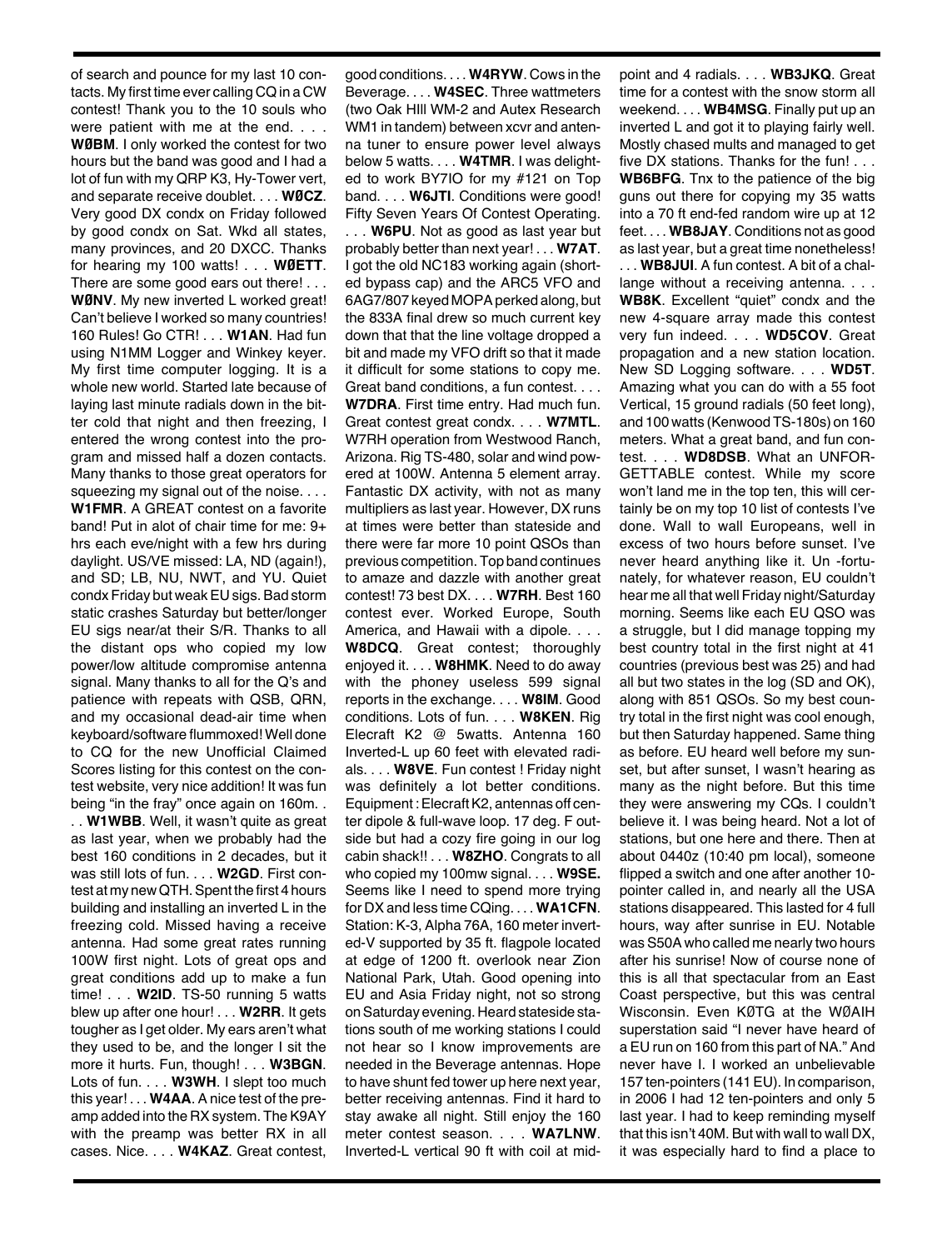CQ, especially since most of the contest, the DX wasn't hearing me. When I would find a clear frequency, it wasn't but a few minutes later that some DX would start calling CQ on my freq. At one point, there was a SA station and two EU (and me) all calling CQ on my frequency that was previously clear. And I think I was the only one hearing the others. I didn't operate as many hours as I would have liked. I took a 1.5 hour nap from 2:30 am to 4 am and was treated to my one and only JA (JH2FXK) right at my sunrise and I pulled the plug a few minutes later to get some sleep. I didn't start back up on time, plus had to have dinner with my mother and daughter, then I was back in the chair until nearly 3 am. I had set the alarm for another 1.5 hour nap, but nothing could wake me back up at 4:30 am. So I slept in until well after sunrise. I got up and started packing up the station for the drive home. This "station" was simply some wires threw up on Thanksgiving. An inverted L (up 85 ft) and a 1000-ft 2-wire Beverage at my mother's house. I bring up the K3, amplifier, computer and comfortable chair for the weekend. Noise on the TX antenna is S1-2 during the day, when the neighbor turns off the S9+30dB electric fence. Thanks for all the QSOs! . . . **WE9V**. Thanks to all the good ops in the contest. They make it fun. . . . **WI8A**. Nice conditions and a lot of fun for me. . . . **WI9WI**. A bit less DX than last year but some nice runs, so with 14:22 hours this year managed to top my last-year's score (based on 19 hours in the chair). Receiving here in the city is a problem with no space for Beverages. With 600 watts and a couple of 1/4-wave slopers it is possible to work most everyone I can hear. . . . **WO9S**. Terrific conditions! I worked a lot of stations while just running 5 W or less. . . . **WW3DE**. 500 watts to a 12-foot toploaded vertical did the job. . . . **WX7G**. Tnx to all for contact with my station; see you in SSB contest . . . **XE2MVS**. Congrast to all. See you in SSB contest, 73. . . . **XE2NS**. Radio : ICOM IC-751. Power : 100 watts. Antenna : K6MM HWV. . . . **YC2LEV**. This is our participation from the place that is far enough from our base station. We learn how to manage and get the highest score as we expected, 46 DXCC in one contest from equator line! QRV from height 1050m above sea level at Malang mountain, Subang,West Java. Thanks to all QSOs! (http://ye1c.wordpress.com)Station. . . .**YE1C**. RIG(s): TS-430S; antenna: dipole. . . . **YE1ZAL**. Rig: TS-50; antenna: dipole. . . . **YO2CJX**. Pleased to run my 10th in row CQ 160 CW

contest. Variable conditions, good activity from YO's. RIG: IC-7000, sloping 41m wire and K9AY on 330 & 30 degrees in downtown location !, 73 Szigy. . . . **YO2IS**. Tnx for your QSOs. . . . **YO3JW**. QRO 2x GU74, pwr 1000 watts. . . . **YO4KCC**. Rig: Kenwood TS-450SAT, 100 watts, dipole. Big noise in my location. 73s ! . . . **YO4SI**. I don't want work QRP but my TRCVR "say" HSWR (high SWR) if I do more ! I enjoy my first contacts in 160 meters! . . . **YO5CUQ**. Rig: FT-897D; PA: 500 W; Ant: InvV. . . .**YO8KOS**. 73 and good luck from Romania! . . . **YO9AGI**. YOFF-014. QSL via YO3JW. . . . **YP1WFF**. FT-897 + PA 300W, dipole 5m high. HI! . . . **YR5T**. IC-746 PRO, dipole, 1KW. . . . **YT5**W. Yaesu FT-990 ANT. Dipole 160. . . . **YU7DP**. Working 160 QRP is real nightmare. Only 7 stations in 24 hours. Sure need better antennas for my city lot and add more power. See you next year again. . . . **YV6BXN**. Thanks to all concerned in running the contest. . . . **ZC4LI**. I flew home Saturday. Operated 2nd night as KØBJ, lasted 90 minutes. . . . **ZF2BJ**. TX Ant: Inverted Vee dipole + inverted L. RX Ant: Terminated Delta Loop. Equipment: FT1000MP Mk V Field radio + AL80A amp, 400W. Conditions seemed to range from poor to average at my QTH, with Saturday night being significantly better than Sunday night. The short path to Asia and Europe seemed to be in reasonable shape, but propagation to America was poor with QSOs being limited to the Caribbean and the western areas of USA and Canada. The best DX worked was RZ2M and RX3APM. I noted that some stations had very loud signals and good ears to match. In this category, PJ2T was the most notable, with KV4FZ, JT1CO, and several JA stations not far behind. Despite the patchy conditions I ended up logging twice as many QSOs as in 2009, mainly due to the use of a new RX antenna which helped me dig another layer of signals out of the local manmade QRN. The QRN emanates from various sources in a nearby industrial area and is typically S7 to S9 in a 250 Hz bandwidth. The RX antenna is a terminated delta loop, with the null orientated towards the industrial area. . . . **ZL1AZE**.

## **SSB**

A geat contest! My first ever 160m contest I hope to beat my score in 2011, will work you all then. As always SD was a great help during the contest! . . . **2MØSRF**. From Muskoe island Loc. JO99BA EU-084 . . . **8SØW**. With 2-plus feet of snow on a sagging dipole and trees, I was able to work DX and out to the West Coast with 100 watts. . . . **AA2DS**. Fun contest, although conditions were not that great here in Northern CA. . . . **AF6PA**. Wish I had more time! . . . **AJ4CU**. My first time for CQ WW 160 SSB. . . . **AJ4IM**. After a long time again a phone contest. I think in future I will stay with CW! . . . **DAØI**. Matched 80m sloper + FT-950 100W. . . . **DG8DP.** Small log with in contest stormdamaged antenna. . . . **DG8FAY**. Hardcore QRP test just for fun. Perhaps next year more power. . . . **DJ1AA**. QRP 5W from FT817, Tuner Z11, off center fed dipole FD3. UCX Log, Cabrillo Log. Many thanks to the organizer, also to the Big Guns for their patience listening for my weak signal. . . . **DJ3GE**. Hi, only a short test for my bad antenna. . . . **DJ6TK**. Rig: IC756PROIII, 100W. Ant: G5RV @ 18m; glassfiber tower. . . . **DK1YY**. Yaesu FT-450, ICOM IC-2KL, Yaesu FC-102, Loop 168 Mmeter. . . . **DL4ZA**. Had a lot of fun in QRP like every year. Two QSO less but three DXCC more than 2009. Nice what is possible with 5 watts only. Tnx all the stations which heard me. . . . **DL7UMK**. TS-850S, dipole. . . . **DL8NBJ**. FT-1000MP + Pa ALPIN 100 + Sloper 160m. . . . **DM2BPG**. Dipole FD5 and 50 Watts.

. . . **DO9ST**. First CQ WW 160M Contest. . . . **DP4D**. Very bad propagation in my area. . . . **DU1BP**. I enjoyed again this test like every year and now I am working for better RX for next year. Thanks to all. . . . **EA3FF**. CQ 160m SSB 2010 Team (EC1KR, EA4TD, EA4AOC, EC4JD and EC4DX). FT1000MP-MKV + ALPHA 91B  $+$  WinTest 4.4, Annt. 1 = vertical 40m high with 70 radials, Annt.  $2 = L$  vertical with 70 radials ; SWL = vertical K9AY for SWL. . .

. **ED1R**. Equipment: ICOM 751-A 100 W. Windom 1/4 wave for Top band. Too much QRM by wind Saturday. CU next year 2011, 73. . . . **EG3B**. Only a couple contacts QRP. . . . **EI4GXB**. After suffering for a long time with an electrical noise source we managed to track it down to a 220KV power line some 5 miles away! With the assistance of a local ham, the power company managed to rectify the problem fairly quickly, for which we are grateful. We made a decision now that our noise source had disappeared to improve our Beverage receiving and distrubution system. Unfortunately this wasn't ready for the CW leg but a big effort was made to get it ready for SSB but it had not been tested as much as we would have liked beforehand. We found the conditions were good the first night with a steady stream of NA's calling, not so good the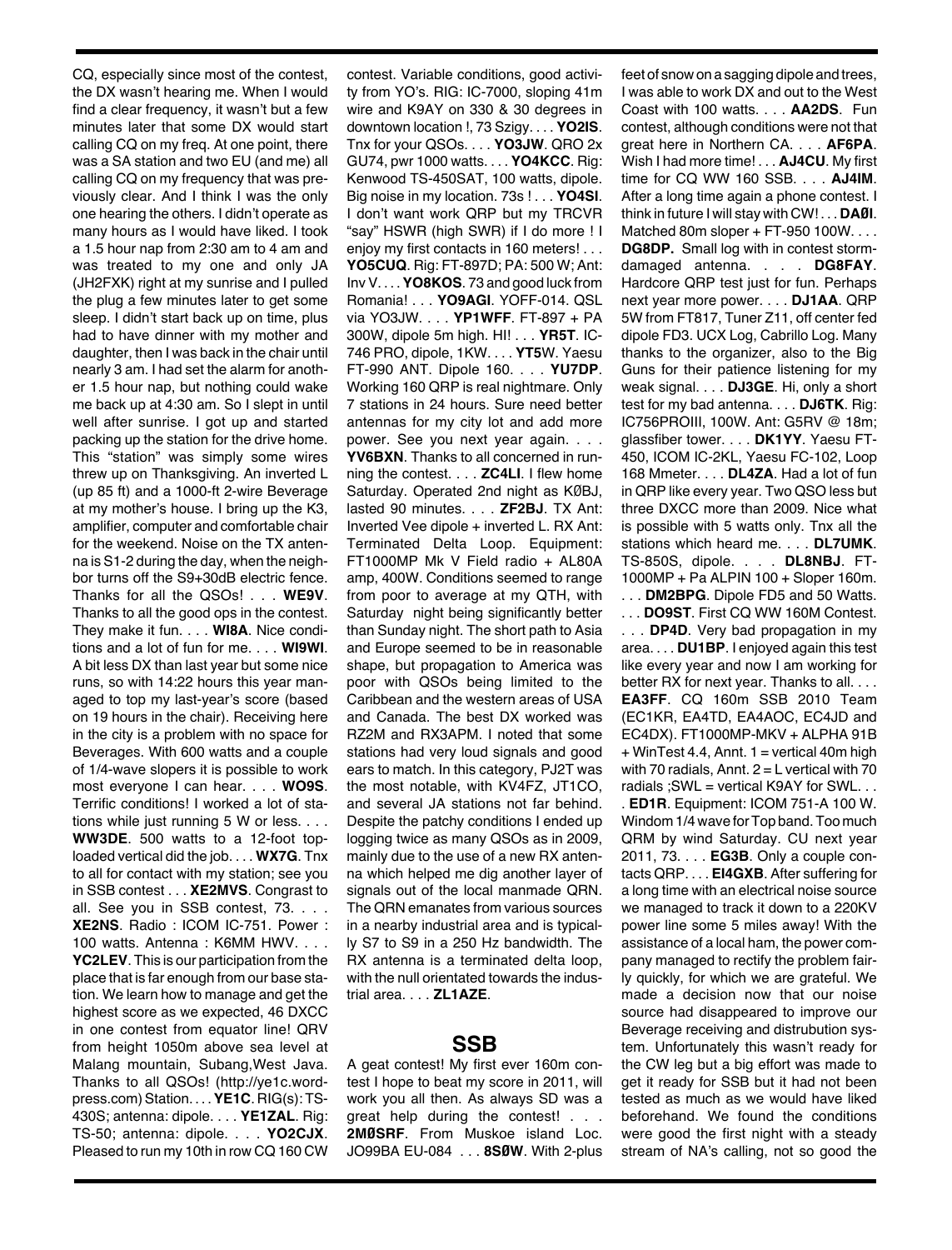second night but still a good number calling. A surprise was our new Beverage to South America. It was so quiet that we did think it wasn't working properly but we worked quite a number of South Americans including PYØF and several LU's which was great. Low points were hearing a few states but not being able to work these. One especially was W1CEM in KS who was very loud and just CQing in ourface; even after several attempts we missed KS. High points were the performance of our receiving system which seemed to work well, also being called by VO1HP in the last few minutes of the contest for a new mult NF. Thanks to all who called and the hard work of the guys this end to get us ready and also to those who travelled to be with us. See you in the next one. . . . **EI7M**. Rig: IC-756PRO, TR4W, UnicomDual. Antenna: 1/2-wave dipole 35m up. . . . **EU1AZ**. Rig: FT-950; antenna: IV . . . **EW8DJ**. Rig: Kenwood TS-950SD; antenna: Delta Loop. . . . **EW8DX**. A new RX 4SQ antenna helped us to a new record score for us. But we discovered a strong noise source to our west, so receiving from NA and Caribbean was difficult. We had a lot of rain so the meadow was more like a paddy field which obviously helped the TX antenna. . . . **G3UEG**. I enjoyed using SD for logging once more.

. . . **G4NXG/M**. Limited time (and none in morning US window) to operate from small station at home. K2/100 + PA, 400W. Inv-V, top @ 14m. . . . **G4PIQ**. First CQ WW 160M Contest. Good start, worked about 5 hrs. . . . **G5G**. Very busy and more stations heard than worked so no surprises there then! . . . **G7DDN**. Well this year it started out as a zoo. Boy was it busy! Nice to hear so many on. In general operating was quite good with good manners. However I did hear some out of band operating – tut tut! Conditions were fairly good with lots of EU and nNA DX I could only hear. Cuagn, 73. . . . **GM4UBJ**. IC-756PrROII into a 160m 1/4-wave vertical. . . . **GM6NX**. Just a token few contacts from here. . . . **GW4BLE**. No Sstateside stations worked. Must get a better antenna! . . . **GW4EVX**. Rig: IC-756, power 5W. Ant: vertical (28m). RX ant: EWE. . . . **HA8BE**. Equipment TS950-SD, Drake R8, PA 1KW, dipoles and Titanex vertical. . . . **HB9CXZ**. Heil PSP, FT-2000D, 200W (only). Vertical 24m high with four top-head wires each 9m long, dipole on one side 8m the other side 25m high. Was nice., . . . **HB9EE**. 2x IC781 + PA, 1/4-wave vert, hotizontal quad, 3 wave long Beverages (8). . . . **HG8DX**. Not a serious effort, but fun anyway. . . . **I2WIJ**.

20 kHz band very limited for Italy, 73. . . . **I4FYF**. Low power, 100 watts, loaded antenna 14 meters long. . . . **IT9VCE**. FT-817 (5 watts). alnverted V, trap dipole. . . . **IV3AOL**. Deaf on local QSO without K9AY antenna and 1 beverage 170m long. Great fun. . . . **IW2LLH**. Kenwood 570D, 5W obtained by international regulations. Loop antenna. . . . **IZ1DGG**. First time in 160m with 100w and a new homebrew vertical OCFD loaded antenna. Thanks. . . . **IZ5FFI**. My first Top band contacts! . . . **KØANS**. Time to get out the antenna book for spring. . . . **KØSRL**. Lost my logging computer, oh well. . . . **K2CS**. First 160M contest with just a 132 foot wire in a severely bent condition. No radials and 3:1 SWR with no dip. Oye Vey! . . . **K3FT**. Unlike CW, it was a struggle to make contacts on SSB with just 5 watts... . . **K3TW**. Special thanks to my Dad N8QP who redid my wire antenna setup resulting in better numbers than last year. . . .

**K4GOP**. My first 160 M Contest. Enjoyed! . . . **K4MGA**. Thanks to all who worked us. Conditions were not as good as last year. Although our score was a little better just seemed like itwas much harder. . . .**K4NV**. Biggest thrill was working LU2DKT after hearing him the night before. . . . **K5KT**. The new transmit array of 4 verticals worked very well. Fortunately, there was only a fairly short period the second night with static crashes of any consequence. . . . **K5RX**. Nice conditions to Europe, but always difficult to hear among the local QRM. . . . **K5ZD**. Yaesu FT-897D at 100 watts, a battery, and the N8XJK 12-Volt Boost Regulator, 20 foot high 120 foot delta loop with shorted twin lead. 109 contacts (1 dup), 31 states, 2 provinces, 5 countries. . . . **K7RFW**. Rig: FT-1000MP MARK V, AL-800H linear amplifier, top=loaded vertical antenna for transmit/receive. . . . **K8OQL**. Operated 160m mobile from Santa Fe, NM. with ICOM IC-706MKII and High Sierra Screwdriver with extra coil and CB whip. Band conditions not as good as last year but signals covered entire 160m band at times. Lots of QRM! . . . **K9GAJ/M**. Got 160 dipole up the morning of the contest. Good band conditions but grandson got priority! . . . **K9IDQ**. Not a fun contest! Brutal QRM! Over 300 fewer Q's than last year due to having to go to the aid of a client. Consequently, short on hours. Thanks for all the Q's. . . . **K9NR**. It is good for CW ops to get on SSB once in awhile! . . . **K9WWT**. Very limited time Friday night! . . . **KB9OWD**. A few new states. Doing OK with 90 watts. . . . **KD3HN**. Hooked again. The most polite contest on

the planet. Many more than last year noted on the band. No Europe or JA as yet – rats! Keep coming back, ya hear! . . . **KD7DCR**. First contest. Learned WE needed to turn more Qs. Ran 2nd nite with

manual logging and 1 Op is NOT the way to go! Was FUN. . . . **KE5YD**. My second contest and first on 160. Worked about four hours, had lots of fun. . . . **KE7ADU**. Nice wx, great shrimp, had a great time! .

. . **KF4GLE**. Good conditions the first night. LImited effort this time due to time constraints. Late start but WAS the first night except for VT. I had to quit before second night got started. Still, lots of fun! 73. . . . **KG7H**. Fun event. Would liked to have seen more DX stations. . . . **KI7DG**. Thanks to all those who struggled to hear my puny signal. . . . **KKØQ**. First time phone, was Lots of fun. . . . **KU8T**. Just a few hours of S&P and hardly worth submtting. I was plagued by powerline noise, but I still enjoyed working the contest for a while. . . . **KY4P**. Conditions not favourable for us, few DX. Still, enjoyed contest. . . . **LA2AB**. 10W average output, random wire antenna. . . . **LA6BNA**. I was only active for 12 hours! CU next year. 73s de Philippe LX2A/LX7I. . . . **LX7I**. Rig: TS850+PA ~500W; antenna: Delta Loop.

. . .**LY2FN**. ICOM 765, dipole . . . .**LY4CW**. TS 850+KW gp, dipole, sloper, delta loop. . . . **LY7M**. FT-990AC, dipole. . . . **LY9A**.

Aerial problrms, inverted-L, high QRN on Saturday. . . . **MØEZP**. Anna ran stations while I logged and looked over operations. She did a great job! . . . **NØAH**. Antenna 100 ft. long piece of wire tacked to side of house and end on garage, SWR OK with a tuner. Ran QRP to avoid TVI. . . . **NØJK**. Missed WA and NV. Had fun and almost fell out of chair when CN3A called me. . .

. **NØODK**. Great to see so many signals on, but sure is a challenge operating 100 watts! . . . **NØRQ**. Had a blast!! See you next year! . . . **N1ABY**. This year Murphy visited our contest site on Murphy Drive before we arrived. First, a snowstorm forced us to delay our arrival at the site on Friday. . . . **N2CW**. Murphy lives in my shack. . . . **N2EIK**. 100 watts into an inverted L with 4 above ground ground radials at 8 feet does the trick here. My goal was to work the 2 outstanding states I needed for WAS on 160 and I was successful. I got two ND stations and one KL7 Sunday morning. As I tuned across the band I heard a station say, "Thanks for Alaska," and my dial hand froze. Even better I was able to hear the KL7. I pronged the magic pronger on the voice keyer and he heard me. Luckily he had not yet been posted or it might have been a sad frustrating story.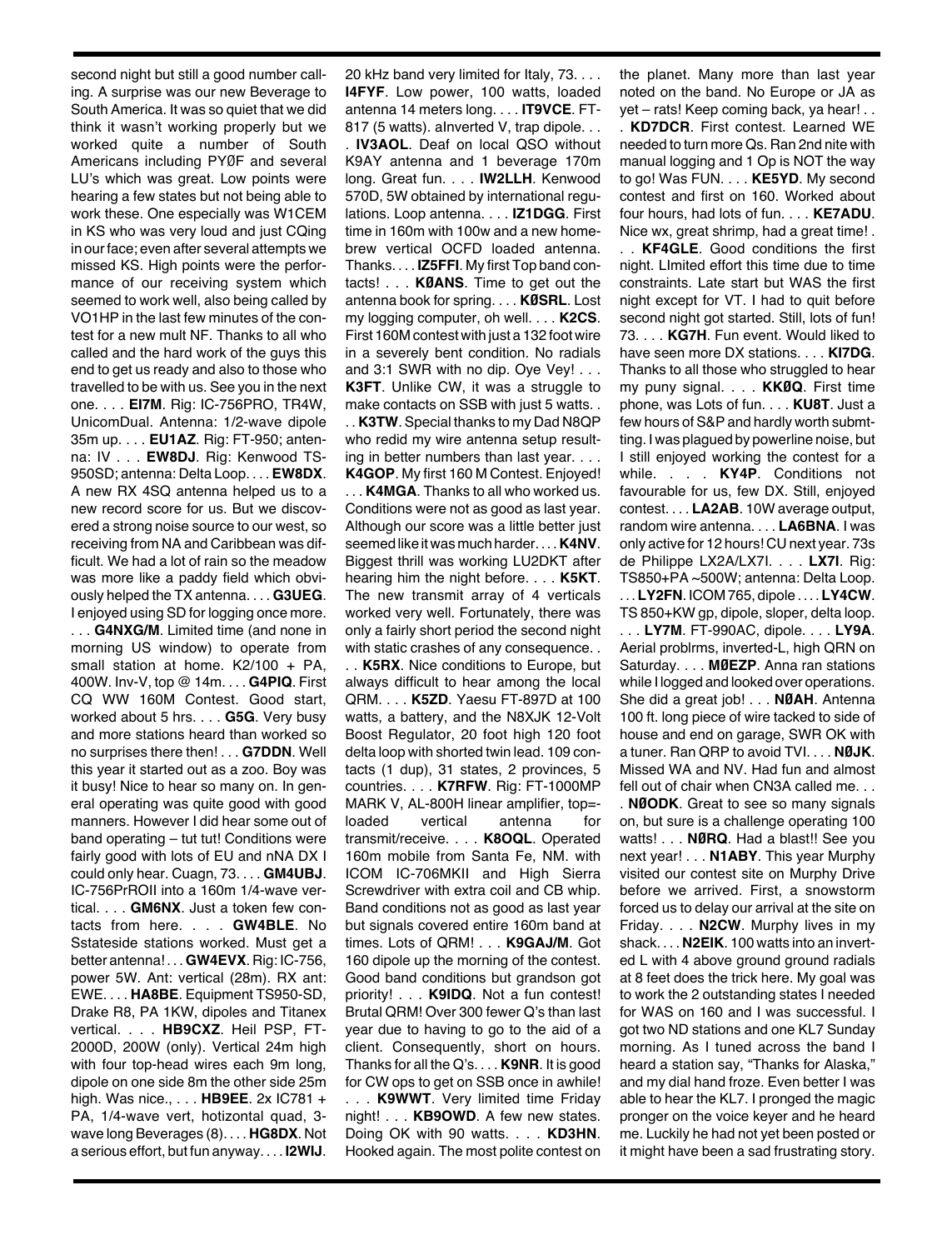This was 6:45 local just in time for the magic of grayline. The ND station was found posted low in the band, aKD4, while I was packet pouncing. I clicked on a spot and heard him say, I thought, that he was in NC. When I worked him he said, "North Dakota," and I couldn't believe it. I asked for a repeat on the state and it was indeed North Dakota. A little while later I worked a second ND station – not as exciting as the first time around. So all I need now are the LoTW matches or the cards. Late Sunday afternoon I did a bit of running to get a few more QSO's in the log, but the mission was accomplished. I am very happy about my 163 Q's. I may even have 2 new entities for DXCC in the log as I am now half way to DXCC on 160 without a linear. The four radials will have to be taken down in a few weeks before the gardening season begins. That will be at the end of the long snow shoveling season this year. I must also report that I am now (Sunday night) a little punchy after two contests and one ham radio flea market in the same weekend. . . . **N2FF**. One of the best contest of the year. . . . **N2HMM**. 10-year-old YL Extra class .. . . **N2PKP**. Well, it wasn't 2009. Loudest signal from EU was HG8DX Sunday morning, most consistent signal was CR2X. My hat is off to all the LP and QRP folks who braved the waters during this event, and wall to wall crud is not a lot of fun. Still there were some nice openings both east and west. Never heard NV or KL7 for WAS. Was very happy to provide, what appears to have been tough this contest, the TN multiplier to many. Thought I was going to miss VT too, but Sunday was kind. Thanks to W3DQ for DC and, as always, to all our VE friends for the 5 pointers. . . . **N2WN**. Had a great time. Highlight was having Slovenia and the Czech Republic call me. . . . **N3FP**. Needed 4 states to finish WAS phone on 160 – WY,CA,RI, and AK. Got all of them exceptAK.Oh well, maybe next year. . . . **N4ARO**. First 160 contest for me, great operators, lots of fun. Many states and a few near countries in my total. Need to do some antenna work before next year. . . .**N4DTF**.Condx strange.Seconnd night best for DX from here. Highl;ights, working 2 SV8s. Missed AK and NV this time. Still a loy of fun even with just a small station. . . . **N4PN**. Worked 47 states and DC plus Hawaii. Only missed MT and Alaska. Haven't run a frequency in a long time, it was wild, pile-ups calling me from every direction : OR, GA, IA, TX, NY, CA, NC, CO, AZ, all at the same time! 160 was solid 5&9 signalS from 1803 to 1999 kHz! Conditions were very good, I didn't need

the amp for much of the contest, but had to use it for Europe and Hawaii. . . . **N9LB**. Gotta get a receiving loop! Had company over the weekend and my operating time was limited. Thanks to all for the Q's. . . . **ND4V**. Had to do this one alone this time. My "partner in crime", Steve, KD5LNO, suffered a heart attack in early February. Here's to a full recovery and next year, my friend. . . . **ND8DX**. Spent an hour or so early Saturday morning handing out a few contacts and checking the old ICOM 2KL amp to make sure it was working. . . . **NG7Z**. After a nice skiing weekend I just gave out a few points for BCC. . . . **OE2S**. Rig: FT1000MP. Power: 100W. Ant: LW83m. . . . **OK1DOL**. Rig: IC746+ 700W input homebrew PA; Antennas: Inv. Vee 19m up, K9AY and vertical loop for RXing. . . . . **OK1DQT**. TS-830S, antenna delta loop. . . . **OK1FC**. Kenwood TS-570 D 100W. Dipole 2x36m, dipole 2x21m . . . **OK1HFP**. Thankks a lot for the contest.TRX TS430-80W, G5RV . . . **OK1KZ**. DX-77E + EDX-2 + 1/2 VS1AA (cca 20 m long ) . . . **OK1VHV**. IC746, Inv. L ant. . . . **OK2BFN**. Contest QTH of OK2RZ, vert.27m, inv. V 24m high, RX Bevs . . . **OK2BYW**. TS-870S; antenna L 20m. . . . **OK2KFK**. FT-950, 100W, LW 41m, vertical CP6. . . . **OK2TC**. TRX: IC-706, 100W. . . . **OM4DA**. FT-857D, 100W, 41 m LW. . OM4DN. Last week I got a new TRX, IC-756PROIII, and I just wanted to give the receiver a good test and check if I could work stateside with 100W and a fullsize dipole in this contest. The RX is OK and and I did work stateside :-). See you next year! . . . **ON9CC**. First 160M contest, thanks. . . . **PA1NHZ**. 100W FT-897; dipole. . . . **RA1AL**. FT-2000; R8 antenna. . . . **RA1QD**. TS-850; vertical-160. . . . **RF4M**. 73! . . . **RN3ZC**. TNX for contest! 73! . . . **RN6AH**. ICOM 706, power 5 watts, ant lw 120m. . . . **RW3AI**. 90W, IC-756PROIII, GP, LW. . . . **RX9FR**. TNX for the contest! 73! . . . **RZ6AW**. MARK V + PA; Delta Loop. . . . **S56P**. FT-1000MP, TL922; inverted V @ 15m. . . . **S57C**. FT-817ND; innverted L and 2-el. Mokson beam. . . . **S59D**. Elecraft K3 100W to dipole. . . . **SM5CSS**. Rig FT-950, 70 W, antenna LW. . . . **SP4LVK**. Alinco DX70TH, 100W; TX antenna Inverted L (V19m + H23m) + 24 radials (24.5m each); RX antennas 3 Beverages; laptop Dell. . . . **SP5CJY**. Vertical antenna 15m toploaded. Auto tuner 5M2 by SV1NL. Elecraft K2/100. Linear 2XQB4/1100 homemade. . . . **SV1GRD**. From TA1ED 50-60W output with this much! . . . **TA1ED**. Very good. . . . **TF3SG**. ICOM-718, 100W, antenna Delta 160M. . . . **UA1CUR**. Great

contest! . . . **UA9MA**. TNX for contest! 73! . . . **UR5EAW**. Good contest. . . . **US5ISV**. FT-920; antenna delta. . . . **UT5ERV**. See you all next year! 73! . . . **UU7J**. FT-2000 + PA 200W, inverted-V. . . . **UX3HA**. ICOM-756 PRO II, Kenwood TL-922, 600W out, 120 ft tower, 3 elevated radials 150 ft 10 ft high, 1000 ft Beverage receive antenna. . . . **V31GW**. ICOM-756 PRO II, Kenwood TL-922 600W out, 120 ft tower, 3 elevated 150 ft radials 10 ft high, 1000 ft receive antenna Beverage type. . . . **V31YN**. K2, 5 watts, 1/4-wave wire @ 20 ft. . . .**VA3RKM**.First time doing 160 meter contest. Hard to work Europe from West Coast. Wonder why East Coast have higher scores? . . . **VA7IR**. Good conditions. . . . **VE2UMS**. I've come to the conclusion that I do NOT like voice modes! However, considering the circumstances (this IS 160 meters, after all, my favourite band!) I gritted my teeth and made a few QSOs for benefit of those who wanted the extra points for working another "country"! . . .**VE3CUI**. Overall, a great contest again this year. We went out earlier this year because of an expected snow storm. Last year we had a big flood. There was only about 5 inches of snow on the ground, but it melted over the weekend, even though it was cold in the mornings and continued to snow on and off all weekend. By the

time we left on Sunday,there was less snow than when we arrived and the big snow storm we were supposed to have never materialized. Adam, VE3BAU, added to the numbers signifigantly by about 214 contacts on the Friday night in a 3 hour and 21 minute run. Not too many dupes at this time. Way to go, Adam! Of course Fred, VE3GCP, was there helping him along. Dan, VA3DJ, did well, too, working the pile-ups, and so did Jack VE3WBT, Jim VE3EEZ, and Rick VE3BK, mostly in the wee hours when everyone else had gone home, even though it was slow going at times and everyone seemed to be dupes. Thanks to all the rest for the times you were able to operate. Band conditions didn't seem to be as good as last year but our score was up because of a great effort, more DX, and even though the QSO count was slightly lower than last year.Another great contest for us. Thanks to everyone who worked us. 73 Rick VE3BK. . . . **VE3DC**. What happened to the DX window? I guess no one cares! . .

. **VE3MMQ**. Operating at VE6JY station. . . . **VE6SF**. Conditions were good but I did not put a lot of hours in. Still recuperating from some bug I caught last weekend. But, did fairly well with my vertical and most of the time 150 watts or so.